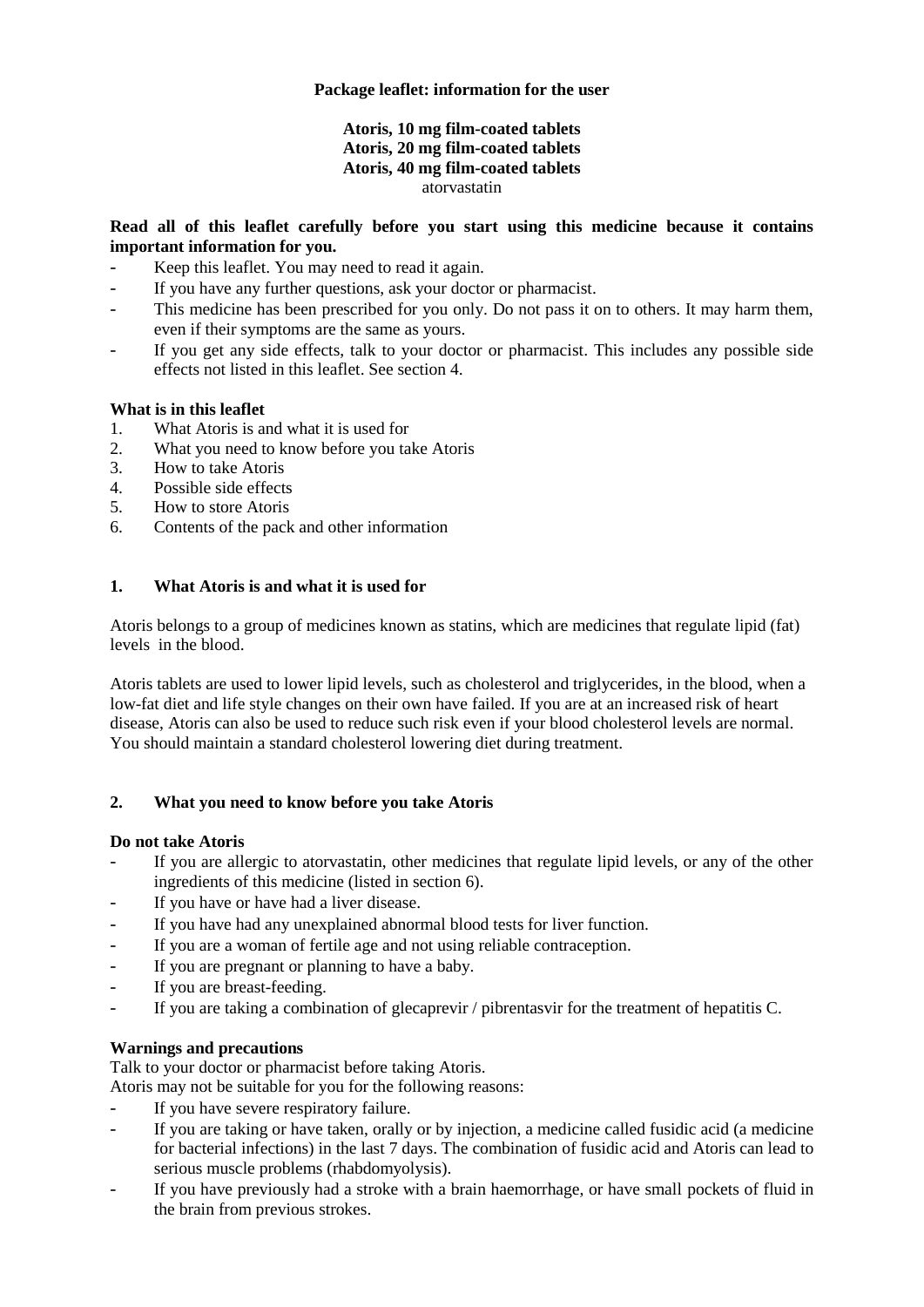- If you have kidney problems.
- If you have an underactive thyroid gland (hypothyroidism).
- If you have had repeated or unexplained muscle aches or have a personal or family history of muscular disease.
- If you have had previous muscular problems during treatment with other lipid-lowering medicines (e.g. other statins or fibrates).
- If you regularly drink large amounts of alcohol.
- If you have a history of liver disease.

If you are over 70 years of age.

If any of the statements listed above apply to you, your doctor will need to carry out a blood test before and possibly during your treatment with Atoris to predict your risk of muscle-related side effects. The risk of muscle-related side effects, e.g. rhabdomyolysis, is known to increase when certain medicines are taken at the same time with Atoris (see section 2 "Other medicines and Atoris").

Tell your doctor or pharmacist if you experience continuous muscle weakness. Additional tests and medicines may be needed to diagnose and treat this.

Your doctor will check for diabetes or the risk of developing diabetes during the treatment with Atoris. You are at an increased risk of developing diabetes when your blood sugar and blood lipid levels are high, you are overweight or have high blood pressure.

### **Other medicines and Atoris**

Tell your doctor or pharmacist if you are taking, have recently taken or might take any other medicines.

Some medicines may change the effect of Atoris or vice versa – their effect may be changed by Atoris. This type of interaction could make one or both of the medicines less effective. Alternatively, it could increase the risk or severity of side effects, including the important muscle damaging condition known as rhabdomyolysis (see section 4):

- Medicines used to alter the way your immune system works, e.g. cyclosporine.
- Certain antibiotics or antifungal medicines, e.g. erythromycin, clarithromycin, telithromycin, ketoconazole, itraconazole, voriconazole, fluconazole, posaconazole, rifampicin, fusidic acid.
- Other medicines that regulate blood lipid levels, e.g. gemfibrozil, other fibrates, such as colestipol.
- Some calcium channel blockers used for angina or high blood pressure, e.g. amlodipine, diltiazem.
- Medicines used for treating arrhythmia, e.g. digoxin, verapamil, amiodarone.
- Letermovir  $-$  a drug that prevents cytomegalovirus.
- Medicines used in the treatment of HIV, e.g. ritonavir, lopinavir, atazanavir, indinavir, darunavir, the combination of tipranavir and ritonavir etc.
- Some medicines used in the treatment of hepatitis C, e.g. telaprevir, boceprevir and a combination of glecaprevir/pibrentasvir, ledipasir/sofosbuvir.
- Other medicines that may interact with Atoris include ezetimibe (which lowers cholesterol), warfarin (which reduces blood clotting), oral contraceptives, stiripentol (an anticonvulsant for epilepsy), cimetidine (used for heartburn and peptic ulcers), phenazone (a painkiller), colchicine (used to treat gout) and antacids (medicines for indigestion, which contain aluminium or magnesium).
- Medicines obtained without a prescription: St. John's Wort.
- If you need to take oral fusidic acid to treat a bacterial infection, you will need to temporarily stop using this medicine. Your doctor will tell you when it is safe to start taking Atoris again. Taking Atoris with fusidic acid may in rare cases lead to muscle weakness, tenderness or pain (rhabdomyolysis). See more information regarding rhabdomyolysis in section 4.

Tell your doctor if you are taking or have recently taken any other medicines, including medicines obtained without a prescription.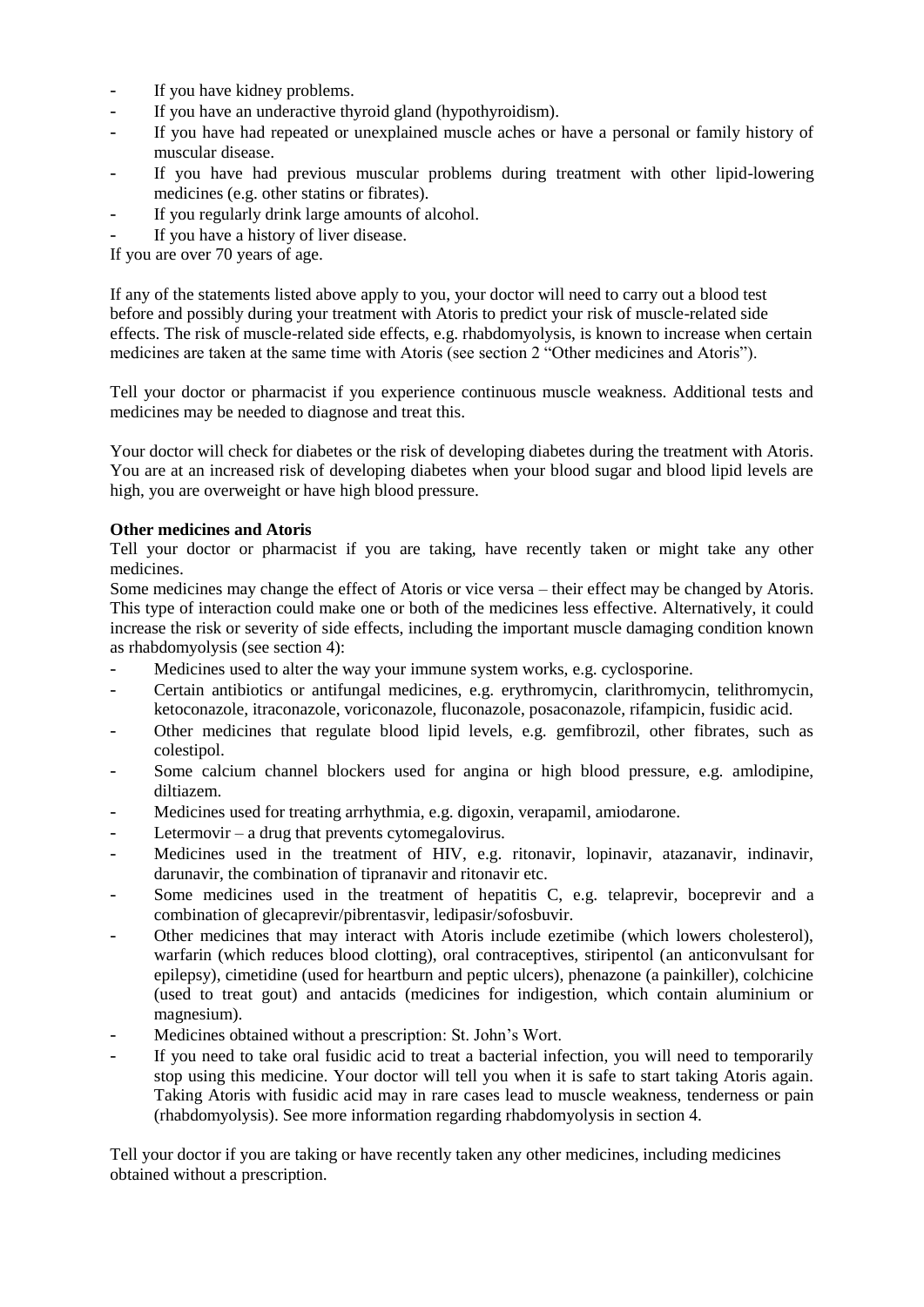### **Atoris with food, drink and alcohol**

See section 3 "How to take Atoris". Please note the following:

#### *Grapefruit juice*

Do not drink more than one or two small glasses of grapefruit juice per day because large quantities of grapefruit juice can change the effectiveness of Atoris.

#### *Alcohol*

Avoid drinking too much alcohol while taking this medicine. See section 2 "Warnings and precautions" for details.

### **Pregnancy and breast-feeding**

Do not take Atoris if you are pregnant or planning to have a baby.

Do not take Atoris if you are able to have a baby, unless you are using reliable contraceptive measures. Do not take Atoris if you are breast-feeding.

The safety of Atoris during pregnancy and breast-feeding has not yet been proven. Talk to your doctor or pharmacist before using this medicine.

#### **Driving and using machines**

Normally, this medicine does not affect your ability to drive or use machines. Do not drive if you feel that this medicine affects your ability to drive. Do not use any machines or tools if you feel that this medicine affects your ability to use them.

#### **Atoris contains lactose and sodium**

If you have been told by your doctor that you have an intolerance to some sugars, talk to your doctor before using this medicine.

This medicine contains less than 1 mmol sodium (23 mg) per dosage unit, that is to say essentially 'sodium-free'.

### **3. How to take Atoris**

Before starting treatment, your doctor will place you on a low-cholesterol diet, which you should also maintain during treatment with Atoris.

The usual starting dose of Atoris is 10 mg once a day in adults and children aged 10 years or older. If necessary, the dose may be increased by your doctor to the level required for you. Your doctor will adapt the dose at intervals of 4 weeks or more. The maximum dose of Atoris is 80 mg once a day for adults and 20 mg once a day for children.

Atoris tablets should be swallowed whole with a drink of water, and can be taken at any time of day, with or without food. However, try to take your tablets at the same time every day.

Always use this medicine exactly as described in this leaflet or as your doctor or pharmacist has told you. Check with your doctor or pharmacist if you are not sure.

### **The duration of the treatment with Atoris is determined by your doctor.**

### **If you feel that the effect of Atoris is too strong or too weak, talk to your doctor or pharmacist.**

### **If you take more Atoris than you should**

If you accidently take too many Atoris tablets (more than your usual daily dose), contact your doctor or nearest hospital for advice.

#### **If you forget to use Atoris**

If you forget to take a dose, just take your next scheduled dose at the correct time. Do not take a double dose to make up for a forgotten dose.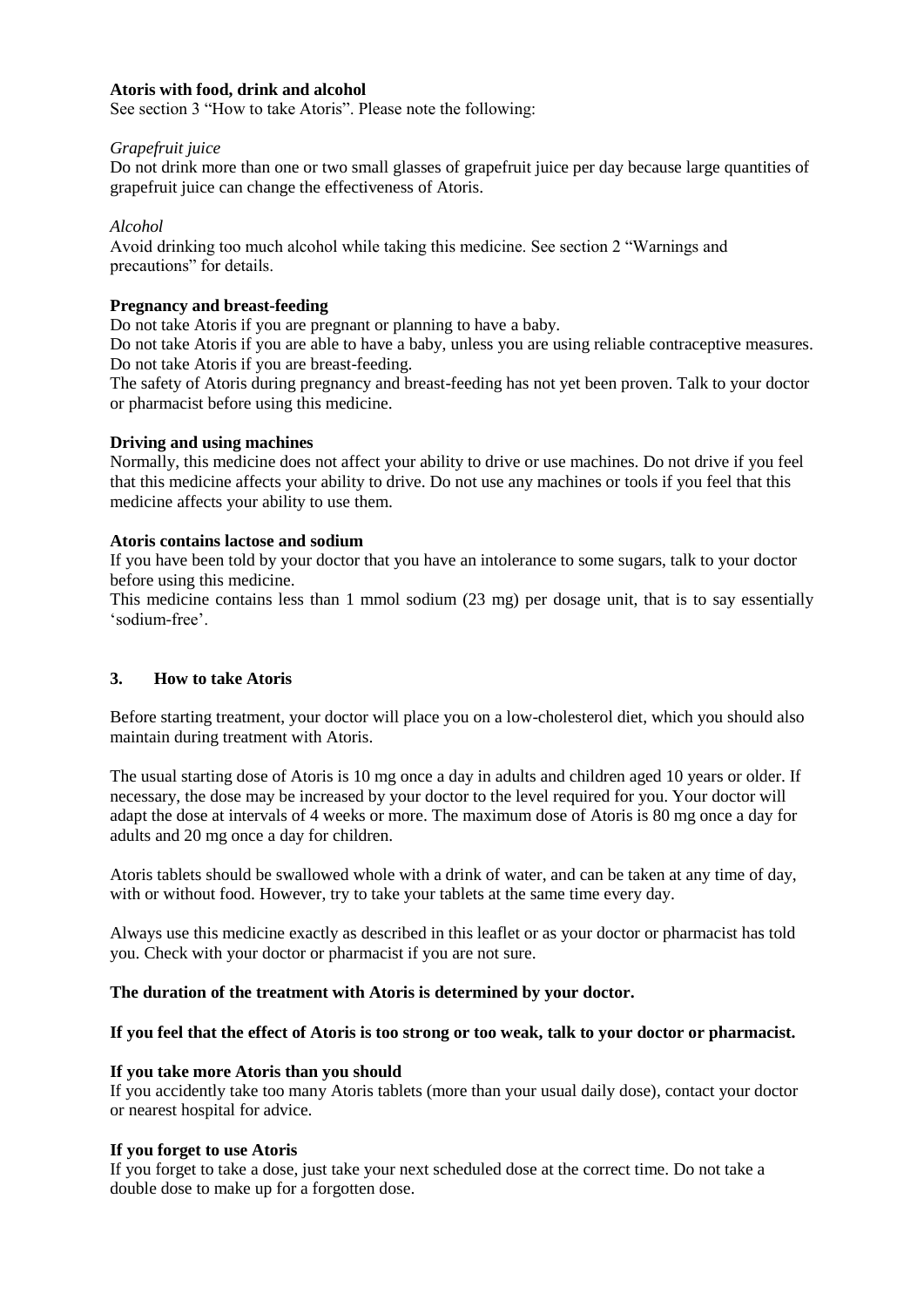# **If you stop taking Atoris**

If you have any further questions on the use of this medicine, ask your doctor or pharmacist.

# **4. Possible side effects**

Like all medicines, this medicine can cause side effects, although not everybody gets them.

### **If any of the following side effects or symptoms get serious, stop taking the tablets and tell your doctor immediately or go to the emergency department of the nearest hospital.**

Rare: (may affect up to 1 user in 1,000):

- Severe allergic reaction that causes swelling of the face, tongue and throat, which can cause great difficulty in breathing.
- Serious illness with severe peeling and swelling of the skin, blistering of the skin, mouth, eyes, and genitals, and fever. Skin rash with pinkish-red blotches, especially on the palms of hands or the soles of feet, which may blister.
- Muscle weakness, tenderness, pain, tear or change in urine color to reddish brown; particularly, if at the same time you feel unwell or have a high fever, which may be caused by an abnormal muscle breakdown (rhabdomyolysis). The abnormal muscle breakdown may remain even after you have stopped taking atorvastatin. It can be life-threatening and lead to kidney problems.

Very rare: (may affect up to 1 user in 10,000):

- Unexpected or unusual bleeding or bruising may be suggestive of liver damage. Talk to your doctor as soon as possible.
- Lupus-like syndrome (including skin rash, joint problems and effects on blood parameters).

### **Other possible side effects that you may get when taking Atoris:**

Common side effects (may affect up to 1 user in 10) include:

- Inflammation of the nasal passages, sore throat, nose bleed.
- Allergic reactions.
- Increase in blood sugar levels (if you have diabetes, continue to carefully monitor your blood sugar levels).
	- Increase in blood creatine kinase levels.
- Headache.
- Nausea, constipation, intestinal gas, indigestion, diarrhoea.
- Joint pain, muscle pain and back pain.
- Blood test results that show abnormal liver function.

Uncommon side effects (may affect up to 1 user in 100) include:

- Anorexia (loss of appetite), weight gain, decrease in blood sugar content (if you have diabetes you should continue to carefully monitor your blood sugar content).
- Nightmares, insomnia.
- Dizziness, numbness or tingling in the fingers and toes, reduced sensation to pain or touch, change in the sense of taste, memory loss.
- Blurred vision.
- Ringing in the ears and/or head.
- Vomiting, belching, upper and lower abdominal pain, pancreatitis which may cause abdominal pain
- Inflammation of the liver.
- Rash, skin rash and -itching, hives, hair loss.
- Neck pain, muscle fatigue.
- Fatigue, feeling unwell, weakness, chest pain, swelling, especially in the ankles, raised body temperature.
- Urine tests that are positive for white blood cells.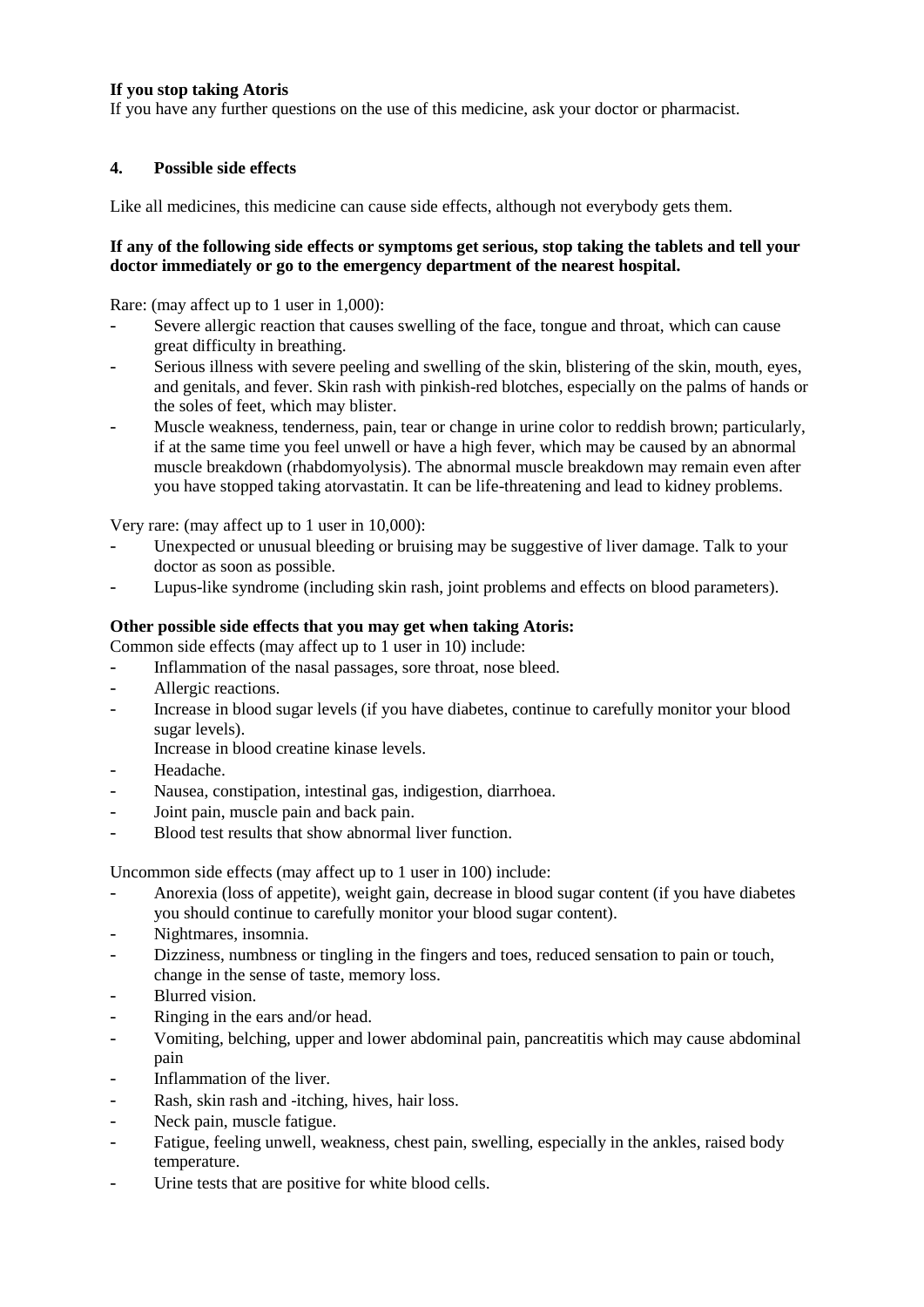Rare side effects (may affect up to 1 user in 1,000) include:

- Visual disturbances.
- Unexpected bleeding or bruising.
- Cholestasis
- Tendon injury.

Very rare side effects (may affect up to 1 user in 10,000) include:

- An allergic reaction symptoms may include sudden dyspnoea and pain or tightness in the chest, swelling of the eyelids, face, lips, mouth, tongue or throat, difficulty breathing, collapse.
- Hearing loss.
- Gynecomastia (breast enlargement in men and women)

Unknown **(**incidence cannot be estimated from available data):

Constant muscle weakness.

Possible side effects reported with the use of some statins (medicines of the same type):

- Sexual difficulties.
- Depression.
- Breathing difficulties, including persistent cough and/or shortness of breath or fever.
- Diabetes. This is more likely if your blood sugar and blood lipid levels are high, you are overweight and have high blood pressure. Your doctor will monitor you while you are taking this medicine.

# **Reporting of side effects**

If you get any side effects, talk to your doctor or pharmacist. This includes any possible side effects not listed in this leaflet. You can also report side effects directly via [www.ravimiamet.ee.](http://www.ravimiamet.ee/) By reporting side effects you can help provide more information on the safety of this medicine.

# **5. How to store Atoris**

Keep this medicine out of the sight and reach of children. Do not store at a temperature higher than  $25 \square C$ .

Do not use this medicine after the expiry date which is stated on the carton after "EXP". The expiry date refers to the last day of that month.

Do not throw away any medicines via wastewater or household waste. Ask your pharmacist how to throw away medicines that you no longer use. These measures will help protect the environment.

# **6. Contents of the pack and other information**

### **What Atoris contains**

- The active substance is atorvastatin. Each tablet contains 10 mg, 20 mg or 40 mg of atorvastatin (as a calcium salt).
- Atoris 10 mg and 20 mg film-coated tablets: The other excipients are: povidone, sodium lauryl phosphate, calcium carbonate (E170), microcrystalline cellulose (E460), lactose monohydrate, croscarmellose sodium (E468), magnesium stearate (E470b), talc (E553b) in the contents of the tablet, and titanium dioxide (E171), macrogol 3000, polyvinyl alcohol in the coating of the tablet.
- Atoris 40 mg film-coated tablets: The other excipients are: povidone, sodium lauryl phosphate, calcium carbonate (E170), microcrystalline cellulose (E460), lactose monohydrate, croscarmellose sodium (E468), crospovidone, magnesium stearate (E470b) in the contents of the tablet, and hypromellose (E464), titanium dioxide (E171), macrogol 400 in the coating of the tablet.